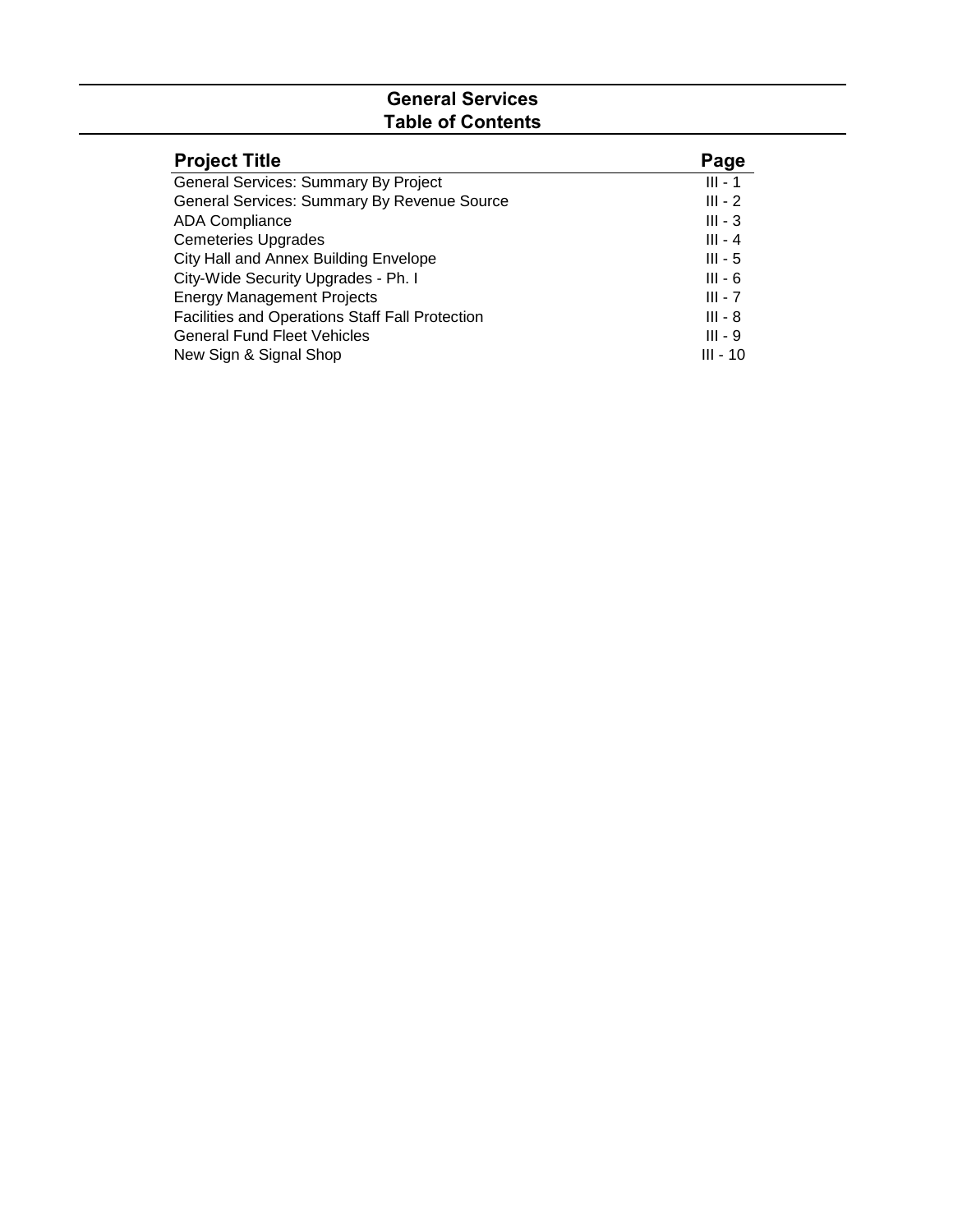|                                                                        |                   |             |             | <b>SUMMARY BY PROJECT</b> |             |            |             |                        |                      |
|------------------------------------------------------------------------|-------------------|-------------|-------------|---------------------------|-------------|------------|-------------|------------------------|----------------------|
| Category                                                               | <b>Prior Year</b> | FY 2015-16  | FY 2016-17  | FY 2017-18                | FY 2018-19  | FY 2019-20 | FY 2020-21  | <b>Future</b><br>Years | <b>Total Request</b> |
| <b>ADA</b><br>Compliance                                               | 2,703,947         | 0           | 0           | $\mathbf 0$               | 0           | 0          | $\mathbf 0$ | 0                      | 2,703,947            |
| Cemeteries<br>Upgrade                                                  | 440,000           | 1,120,000   | 0           | 0                         | 0           | 0          | $\mathbf 0$ | 0                      | 1,560,000            |
| City Hall and<br>Annex Building<br>Envelope                            | 7,177,467         | 0           | $\mathbf 0$ | 0                         | 0           | 0          | $\mathbf 0$ | 0                      | 7,177,467            |
| City-Wide<br>Security<br>Upgrades-Ph. I                                | $\mathbf 0$       | 543,000     | 309,000     | 318,270                   | 0           | 0          | $\mathbf 0$ | 0                      | 1,170,270            |
| Energy<br>Management                                                   | 1,247,490         | 500,000     | 0           | 0                         | 0           | 0          | $\mathbf 0$ | 0                      | 1,747,490            |
| <b>Facilities and</b><br>Operations<br><b>Staff Fall</b><br>Protection | $\mathbf 0$       | 124,000     | 0           | 0                         | 0           | 0          | $\mathbf 0$ | 0                      | 124,000              |
| <b>General Fund</b><br><b>Fleet Vehicles</b>                           | 10,788,112        | 3,000,000   | $\mathbf 0$ | $\mathbf 0$               | $\mathbf 0$ | 0          | $\mathbf 0$ | 0                      | 13,788,112           |
| New Sign &<br>Signal Shop                                              | 4,130,000         | 0           | $\pmb{0}$   | 0                         | 0           | $\pmb{0}$  | $\mathbf 0$ | 0                      | 4,130,000            |
|                                                                        | \$26,487,016      | \$5,287,000 | \$309,000   | \$318,270                 | \$0         | \$0        | \$0         | \$0                    | \$32,401,286         |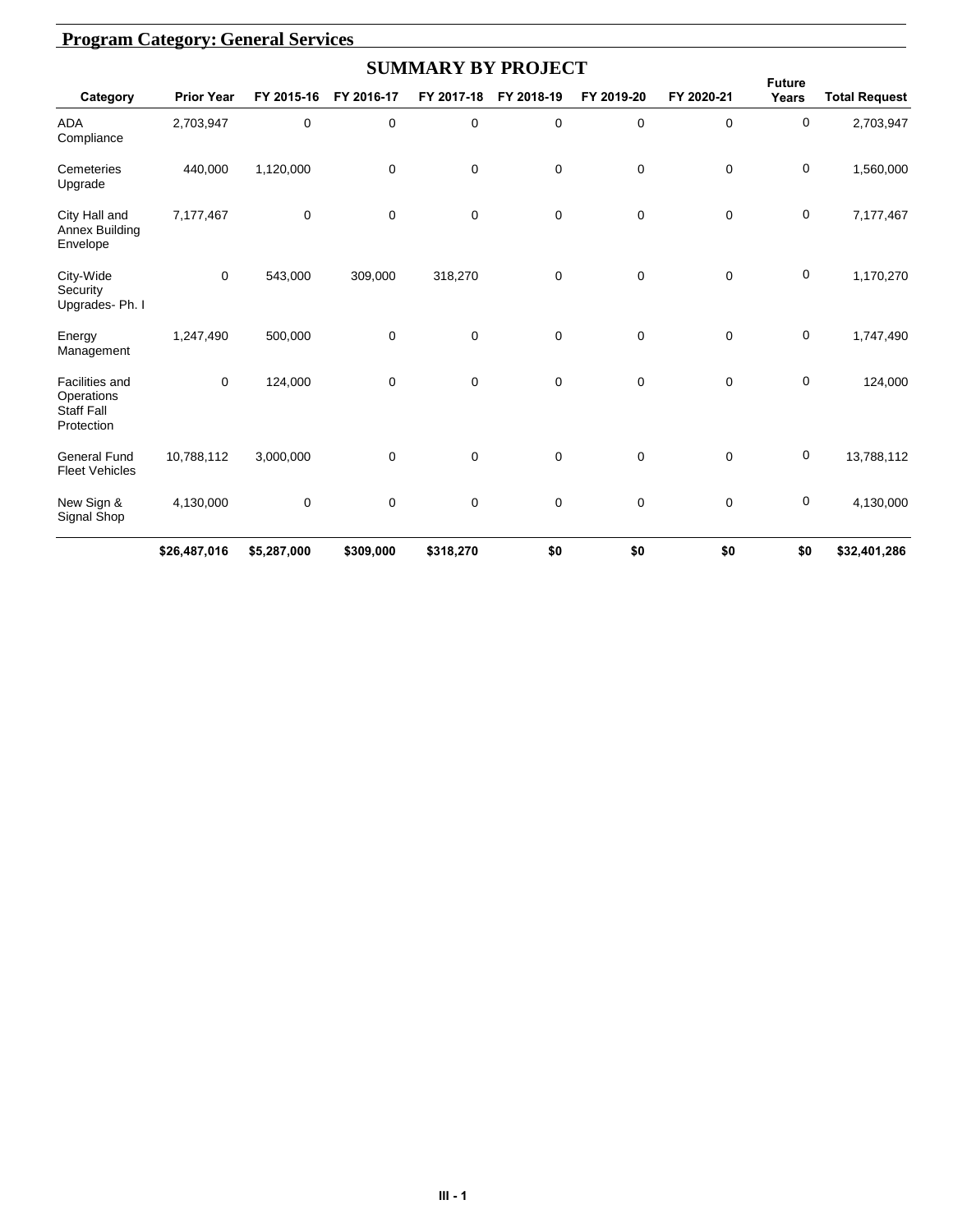#### **SUMMARY BY REVENUE SOURCE**

|                          |                   |             |            |            |            |            |            | <b>Future</b> |                    |
|--------------------------|-------------------|-------------|------------|------------|------------|------------|------------|---------------|--------------------|
| Category                 | <b>Prior Year</b> | FY 2015-16  | FY 2016-17 | FY 2017-18 | FY 2018-19 | FY 2019-20 | FY 2020-21 | Years         | <b>Total Funds</b> |
| Unidentified             |                   |             |            |            |            |            |            |               | 0                  |
| <b>Rev Unauthorized</b>  |                   |             |            |            |            |            |            |               | 0.                 |
| <b>Rev Authorized</b>    |                   |             |            |            |            |            |            |               |                    |
| Pay-As-You-Go            | 648.956           |             |            |            |            |            |            |               | 648,956            |
| Other                    | 12,842,365        | 3,000,000   |            |            |            |            |            | 0             | 15,842,365         |
| Intergovernmental        |                   |             |            |            |            |            |            |               |                    |
| <b>Installment Sales</b> | 4,849,408         | 2,287,000   | 309.000    | 318,270    |            |            |            | 0             | 7,763,678          |
| <b>Impact Fees</b>       |                   |             |            |            |            |            |            | 0             |                    |
| <b>GOB Unauthorized</b>  |                   |             |            |            |            |            |            |               |                    |
| <b>GOB Authorized</b>    | 8,146,287         |             |            |            |            |            |            | 0             | 8,146,287          |
|                          | \$26,487,016      | \$5,287,000 | \$309,000  | \$318.270  | \$0        | \$0        | \$0        | \$0           | \$32,401,286       |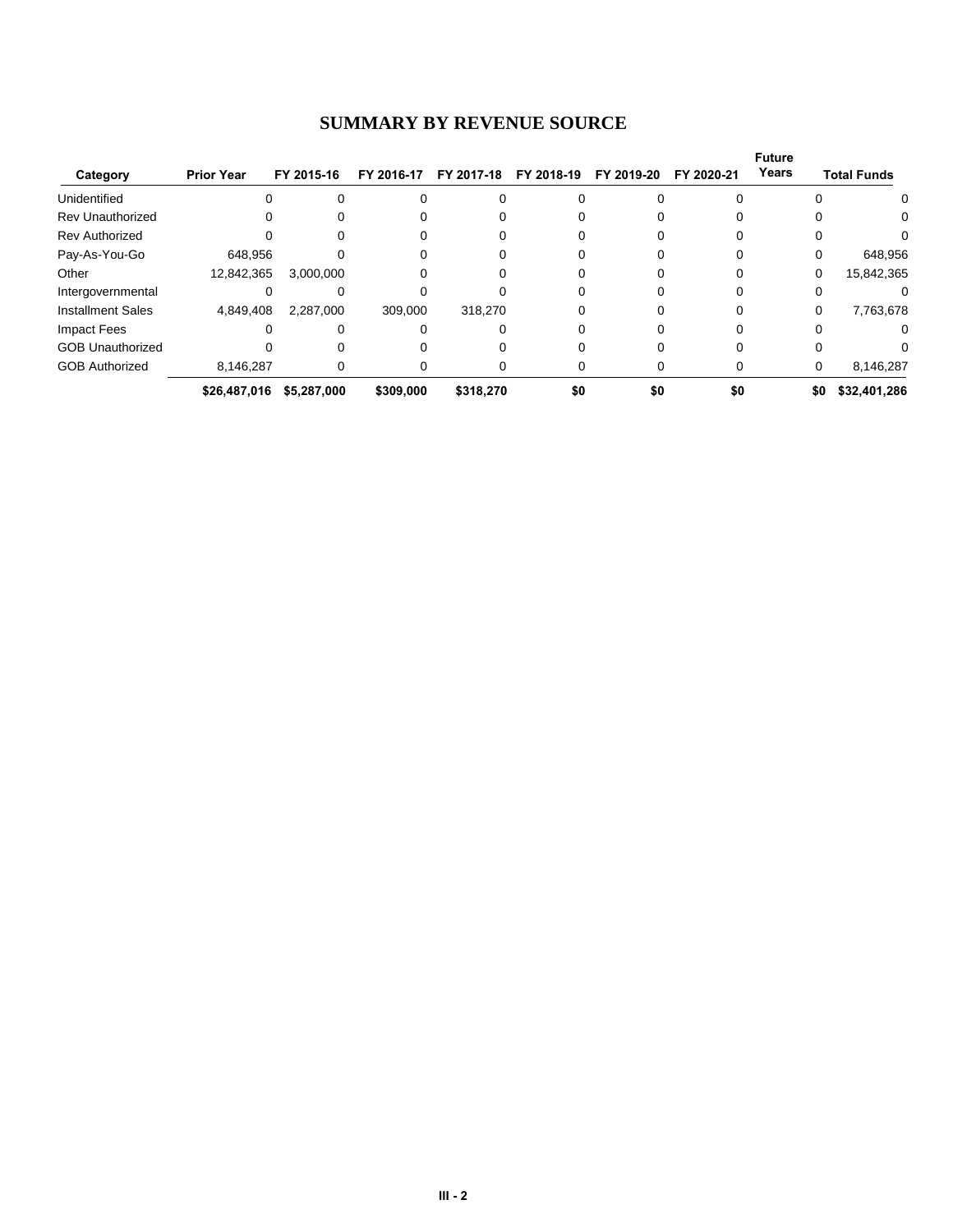| Service Area               |                           |                                                                                                                                                                                                                                           | Department              |            |                         | Division/Program:  |                      |                        | District:    |  |
|----------------------------|---------------------------|-------------------------------------------------------------------------------------------------------------------------------------------------------------------------------------------------------------------------------------------|-------------------------|------------|-------------------------|--------------------|----------------------|------------------------|--------------|--|
| <b>General Services</b>    |                           |                                                                                                                                                                                                                                           | <b>General Services</b> |            |                         |                    |                      | All                    |              |  |
| <b>Project Title</b>       |                           |                                                                                                                                                                                                                                           | <b>Pin Number</b>       |            |                         | <b>Master Plan</b> |                      |                        |              |  |
| <b>ADA Compliance</b>      |                           |                                                                                                                                                                                                                                           |                         |            |                         |                    |                      |                        |              |  |
|                            |                           |                                                                                                                                                                                                                                           |                         |            |                         |                    |                      |                        |              |  |
| <b>Project Description</b> |                           |                                                                                                                                                                                                                                           |                         |            |                         |                    |                      |                        |              |  |
| Eno.                       |                           | This CIP request addresses the deficiencies identified by the Department of<br>Justice concerning the requirements for ADA compliance throughout the City.<br>FY15 funding include parks projects at Valley Springs and West Point on the |                         |            |                         |                    | Picture<br>Available |                        |              |  |
|                            |                           |                                                                                                                                                                                                                                           |                         |            |                         |                    |                      |                        |              |  |
| <b>PROJECT STATUS -</b>    |                           | June 2015                                                                                                                                                                                                                                 |                         |            | <b>PROJECTED DATES:</b> |                    |                      | <b>TYPE REQUEST</b>    |              |  |
|                            | <b>Total Expenditures</b> | \$1,866,217                                                                                                                                                                                                                               |                         | Beginning  |                         | 07/04              |                      | Continuation           |              |  |
|                            |                           |                                                                                                                                                                                                                                           |                         | Completion |                         | 12/15              |                      |                        |              |  |
| <b>Appropriation</b>       | <b>Prior Year</b>         | 2015-16                                                                                                                                                                                                                                   | 2016-17                 | 2017-18    | 2018-19                 | 2019-20            | 2020-21              | <b>Future</b><br>Years | <b>TOTAL</b> |  |
| Planning/Design            | \$1,279,800               | \$0                                                                                                                                                                                                                                       | \$0                     | \$0        | \$0                     | \$0                | \$0                  | \$0                    | \$1,279,800  |  |
| Construction               | \$1,343,947               | \$0                                                                                                                                                                                                                                       | \$0                     | \$0        | \$0                     | \$0                | \$0                  | \$0                    | \$1,343,947  |  |
| Contingency                | \$80,200                  | \$0                                                                                                                                                                                                                                       | \$0                     | \$0        | \$0                     | \$0                | \$0                  | \$0                    | \$80,200     |  |
| <b>Total</b>               | \$2,703,947               | \$0                                                                                                                                                                                                                                       | \$0                     | \$0        | \$0                     | \$0                | \$0                  | \$0                    | \$2,703,947  |  |
| Revenue                    | <b>Prior Year</b>         | 2015-16                                                                                                                                                                                                                                   | 2016-17                 | 2017-18    | 2018-19                 | 2019-20            | 2020-21              | <b>Future</b><br>Years | <b>TOTAL</b> |  |
| Pay-As-You-Go              | \$648,956                 | \$0                                                                                                                                                                                                                                       | \$0                     | \$0        | \$0                     | \$0                | \$0                  | \$0                    | \$648,956    |  |
| <b>GOB Authorized</b>      | \$0                       | \$0                                                                                                                                                                                                                                       | \$0                     | \$0        | \$0                     | \$0                | \$0                  | \$0                    | \$0          |  |
| <b>GOB Unauthorize</b>     | \$0                       | \$0                                                                                                                                                                                                                                       | \$0                     | \$0        | \$0                     | \$0                | \$0                  | \$0                    | \$0          |  |
| <b>Rev Authorized</b>      | \$0                       | \$0                                                                                                                                                                                                                                       | \$0                     | \$0        | \$0                     | \$0                | \$0                  | \$0                    | \$0          |  |
| Rev Unauthorized           | \$0                       | \$0                                                                                                                                                                                                                                       | \$0                     | \$0        | \$0                     | \$0                | \$0                  | \$0                    | \$0          |  |
| <b>Installment Sales</b>   | \$1,904,991               | \$0                                                                                                                                                                                                                                       | \$0                     | \$0        | \$0                     | \$0                | \$0                  | \$0                    | \$1,904,991  |  |
| <b>Impact Fees</b>         | \$0                       | \$0                                                                                                                                                                                                                                       | \$0                     | \$0        | \$0                     | \$0                | \$0                  | \$0                    | \$0          |  |
| Intergovernmental          | \$0                       | \$0                                                                                                                                                                                                                                       | \$0                     | \$0        | \$0                     | \$0                | \$0                  | \$0                    | \$0          |  |
| Other                      | \$150,000                 | \$0                                                                                                                                                                                                                                       | \$0                     | \$0        | \$0                     | \$0                | \$0                  | \$0                    | \$150,000    |  |
| Unidentified               | \$0                       | \$0                                                                                                                                                                                                                                       | \$0                     | \$0        | \$0                     | \$0                | \$0                  | \$0                    | \$0          |  |
| <b>Total</b>               | \$2,703,947               | \$0                                                                                                                                                                                                                                       | \$0                     | \$0        | \$0                     | \$0                | \$0                  | \$0                    | \$2,703,947  |  |
| <b>Operating</b>           | <b>Prior Year</b>         | 2015-16                                                                                                                                                                                                                                   | 2016-17                 | 2017-18    | 2018-19                 | 2019-20            | 2020-21              | <b>Future</b><br>Years | <b>TOTAL</b> |  |
| Capital Outlay             | \$0                       | \$0                                                                                                                                                                                                                                       | \$0                     | \$0        | \$0                     | \$0                | \$0                  | \$0                    | \$0          |  |
| Maint/Operations           | \$0                       | \$0                                                                                                                                                                                                                                       | \$0                     | \$0        | \$0                     | \$0                | \$0                  | \$0                    | \$0          |  |
| Personnel                  | \$0                       | \$0                                                                                                                                                                                                                                       | \$0                     | \$0        | \$0                     | \$0                | \$0                  | \$0                    | \$0          |  |
| <b>Total</b>               | \$0                       | \$0                                                                                                                                                                                                                                       | \$0                     | \$0        | \$0                     | \$0                | \$0                  | \$0                    | \$0          |  |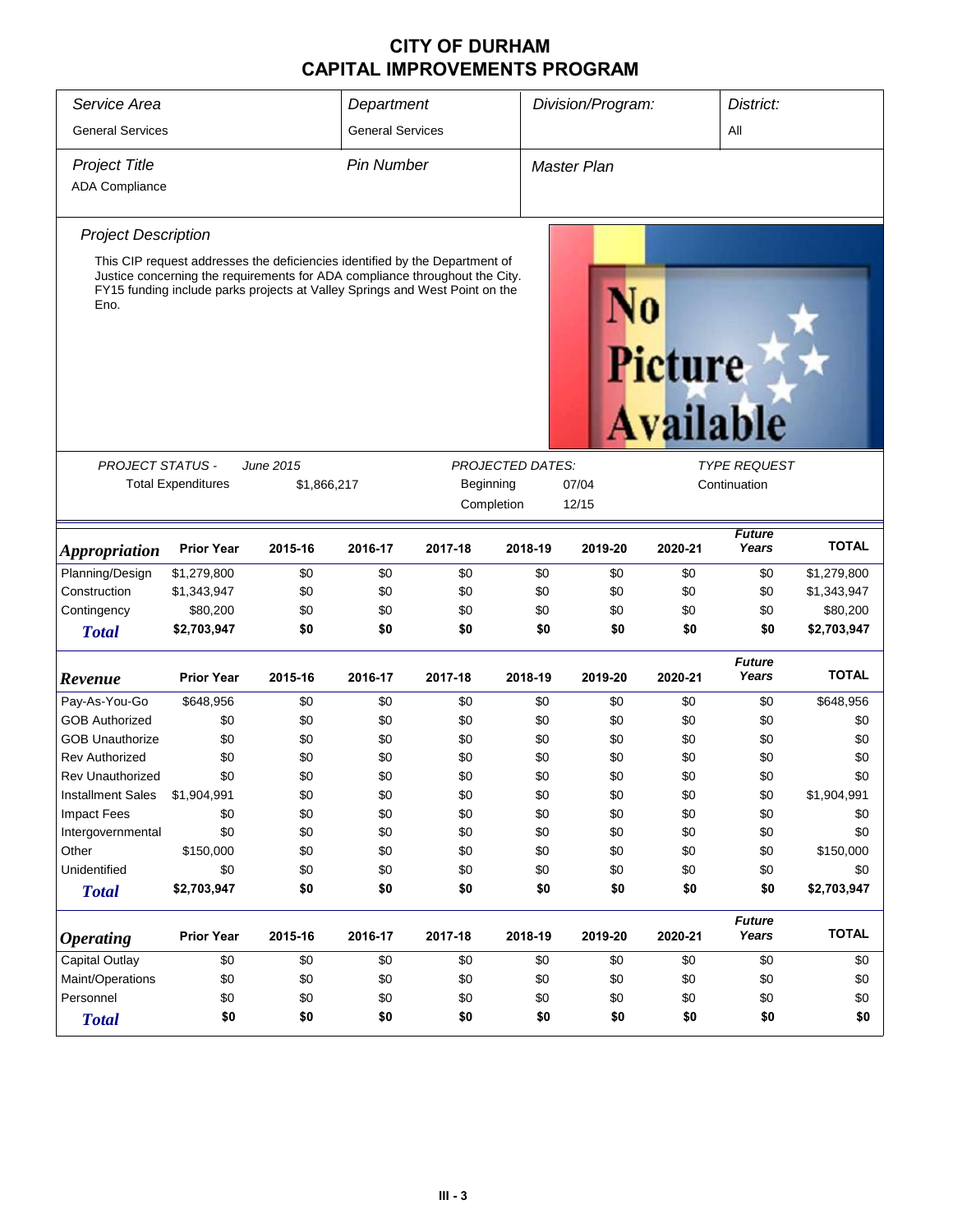|                                                                                  |                           |                                                                                                                                                                                                                                                                                                                                                                                                                                                             |                   |            |                         |                                                                  | District: |                        |              |
|----------------------------------------------------------------------------------|---------------------------|-------------------------------------------------------------------------------------------------------------------------------------------------------------------------------------------------------------------------------------------------------------------------------------------------------------------------------------------------------------------------------------------------------------------------------------------------------------|-------------------|------------|-------------------------|------------------------------------------------------------------|-----------|------------------------|--------------|
| Service Area<br>Department<br><b>General Services</b><br><b>General Services</b> |                           |                                                                                                                                                                                                                                                                                                                                                                                                                                                             |                   |            |                         | Division/Program:                                                |           |                        |              |
|                                                                                  |                           |                                                                                                                                                                                                                                                                                                                                                                                                                                                             |                   |            |                         |                                                                  |           | 3                      |              |
| <b>Project Title</b>                                                             |                           |                                                                                                                                                                                                                                                                                                                                                                                                                                                             | <b>Pin Number</b> |            |                         | Master Plan                                                      |           |                        |              |
| <b>Cemeteries Upgrade</b>                                                        |                           |                                                                                                                                                                                                                                                                                                                                                                                                                                                             | 0821-09-16-2884   |            |                         |                                                                  |           |                        |              |
| <b>Project Description</b>                                                       |                           |                                                                                                                                                                                                                                                                                                                                                                                                                                                             |                   |            |                         |                                                                  |           |                        |              |
|                                                                                  |                           | This project provides for analysis, studies and design for cemeteries facilities<br>and internal roadways. Existing facilities are old and delapidated. Some<br>require renovation and some require replacement. Prior funding was<br>designated for the design of Priority 1 repairs/improvements that are<br>necessary based on assessment study findings. FY16 funding is for<br>construction of design improvements such as driveways and entry points. |                   |            |                         | TABLE IS NETHANIST TANKS<br><b>MATTER CA</b><br>TH RANGE & RANGE |           |                        |              |
| <b>PROJECT STATUS -</b>                                                          |                           | June 2015                                                                                                                                                                                                                                                                                                                                                                                                                                                   |                   |            | <b>PROJECTED DATES:</b> |                                                                  |           | <b>TYPE REQUEST</b>    |              |
|                                                                                  | <b>Total Expenditures</b> | \$277,443                                                                                                                                                                                                                                                                                                                                                                                                                                                   |                   | Beginning  |                         | 02/07                                                            |           | Continuation           |              |
|                                                                                  |                           |                                                                                                                                                                                                                                                                                                                                                                                                                                                             |                   | Completion |                         | 06/16                                                            |           |                        |              |
|                                                                                  |                           |                                                                                                                                                                                                                                                                                                                                                                                                                                                             |                   |            |                         |                                                                  |           |                        |              |
| <i><b>Appropriation</b></i>                                                      | <b>Prior Year</b>         | 2015-16                                                                                                                                                                                                                                                                                                                                                                                                                                                     | 2016-17           | 2017-18    | 2018-19                 | 2019-20                                                          | 2020-21   | <b>Future</b><br>Years | <b>TOTAL</b> |
| Planning/Design                                                                  | \$340,000                 | \$0                                                                                                                                                                                                                                                                                                                                                                                                                                                         | \$0               | \$0        | \$0                     | \$0                                                              | \$0       | \$0                    | \$340,000    |
| Land                                                                             | \$0                       | \$0                                                                                                                                                                                                                                                                                                                                                                                                                                                         | \$0               | \$0        | \$0                     | \$0                                                              | \$0       | \$0                    | \$0          |
| Construction                                                                     | \$100,000                 | \$1,120,000                                                                                                                                                                                                                                                                                                                                                                                                                                                 | \$0               | \$0        | \$0                     | \$0                                                              | \$0       | \$0                    | \$1,220,000  |
| Equip/Furnishings                                                                | \$0                       | \$0                                                                                                                                                                                                                                                                                                                                                                                                                                                         | \$0               | \$0        | \$0                     | \$0                                                              | \$0       | \$0                    | \$0          |
| Contingency                                                                      | \$0                       | \$0                                                                                                                                                                                                                                                                                                                                                                                                                                                         | \$0               | \$0        | \$0                     | \$0                                                              | \$0       | \$0                    | \$0          |
| <b>Total</b>                                                                     | \$440,000                 | \$1,120,000                                                                                                                                                                                                                                                                                                                                                                                                                                                 | \$0               | \$0        | \$0                     | \$0                                                              | \$0       | \$0                    | \$1,560,000  |
| Revenue                                                                          | <b>Prior Year</b>         | 2015-16                                                                                                                                                                                                                                                                                                                                                                                                                                                     | 2016-17           | 2017-18    | 2018-19                 | 2019-20                                                          | 2020-21   | <b>Future</b><br>Years | <b>TOTAL</b> |
| Pay-As-You-Go                                                                    | \$0                       | \$0                                                                                                                                                                                                                                                                                                                                                                                                                                                         | \$0               | \$0        | \$0                     | \$0                                                              | \$0       | \$0                    | \$0          |
| <b>GOB Authorized</b>                                                            | \$0                       | \$0                                                                                                                                                                                                                                                                                                                                                                                                                                                         | \$0               | \$0        | \$0                     | \$0                                                              | \$0       | \$0                    | \$0          |
| <b>GOB Unauthorize</b>                                                           | \$0                       | \$0                                                                                                                                                                                                                                                                                                                                                                                                                                                         | \$0               | \$0        | \$0                     | \$0                                                              | \$0       | \$0                    | \$0          |
| Rev Authorized                                                                   | \$0                       | \$0                                                                                                                                                                                                                                                                                                                                                                                                                                                         | \$0               | \$0        | \$0                     | \$0                                                              | \$0       | \$0                    | \$0          |
| <b>Rev Unauthorized</b>                                                          | \$0                       | \$0                                                                                                                                                                                                                                                                                                                                                                                                                                                         | \$0               | \$0        | \$0                     | \$0                                                              | \$0       | \$0                    | \$0          |
| <b>Installment Sales</b>                                                         | \$0                       | \$1,120,000                                                                                                                                                                                                                                                                                                                                                                                                                                                 | \$0               | \$0        | \$0                     | \$0                                                              | \$0       | \$0                    | \$1,120,000  |
| <b>Impact Fees</b>                                                               | \$0                       | \$0                                                                                                                                                                                                                                                                                                                                                                                                                                                         | \$0               | \$0        | \$0                     | \$0                                                              | \$0       | \$0                    | \$0          |
| Intergovernmental                                                                | \$0                       | \$0                                                                                                                                                                                                                                                                                                                                                                                                                                                         | \$0               | \$0        | \$0                     | \$0                                                              | \$0       | \$0                    | \$0          |
| Other                                                                            | \$440,000                 | \$0                                                                                                                                                                                                                                                                                                                                                                                                                                                         | \$0               | \$0        | \$0                     | \$0                                                              | \$0       | \$0                    | \$440,000    |
| <b>Total</b>                                                                     | \$440,000                 | \$1,120,000                                                                                                                                                                                                                                                                                                                                                                                                                                                 | \$0               | \$0        | \$0                     | \$0                                                              | \$0       | \$0                    | \$1,560,000  |
| <b>Operating</b>                                                                 | <b>Prior Year</b>         | 2015-16                                                                                                                                                                                                                                                                                                                                                                                                                                                     | 2016-17           | 2017-18    | 2018-19                 | 2019-20                                                          | 2020-21   | <b>Future</b><br>Years | <b>TOTAL</b> |
| Capital Outlay                                                                   |                           |                                                                                                                                                                                                                                                                                                                                                                                                                                                             |                   |            |                         | \$0                                                              | \$0       | \$0                    | \$0          |
|                                                                                  | \$0<br>\$0                | \$0<br>\$0                                                                                                                                                                                                                                                                                                                                                                                                                                                  | \$0               | \$0        | \$0                     | \$0                                                              | \$0       | \$0                    | \$0          |
| Maint/Operations<br>Personnel                                                    | \$0                       |                                                                                                                                                                                                                                                                                                                                                                                                                                                             | \$0               | \$0        | \$0                     |                                                                  | \$0       |                        | \$0          |
|                                                                                  | \$0                       | \$0<br>\$0                                                                                                                                                                                                                                                                                                                                                                                                                                                  | \$0<br>\$0        | \$0<br>\$0 | \$0<br>\$0              | \$0<br>\$0                                                       | \$0       | \$0<br>\$0             | \$0          |
| <b>Total</b>                                                                     |                           |                                                                                                                                                                                                                                                                                                                                                                                                                                                             |                   |            |                         |                                                                  |           |                        |              |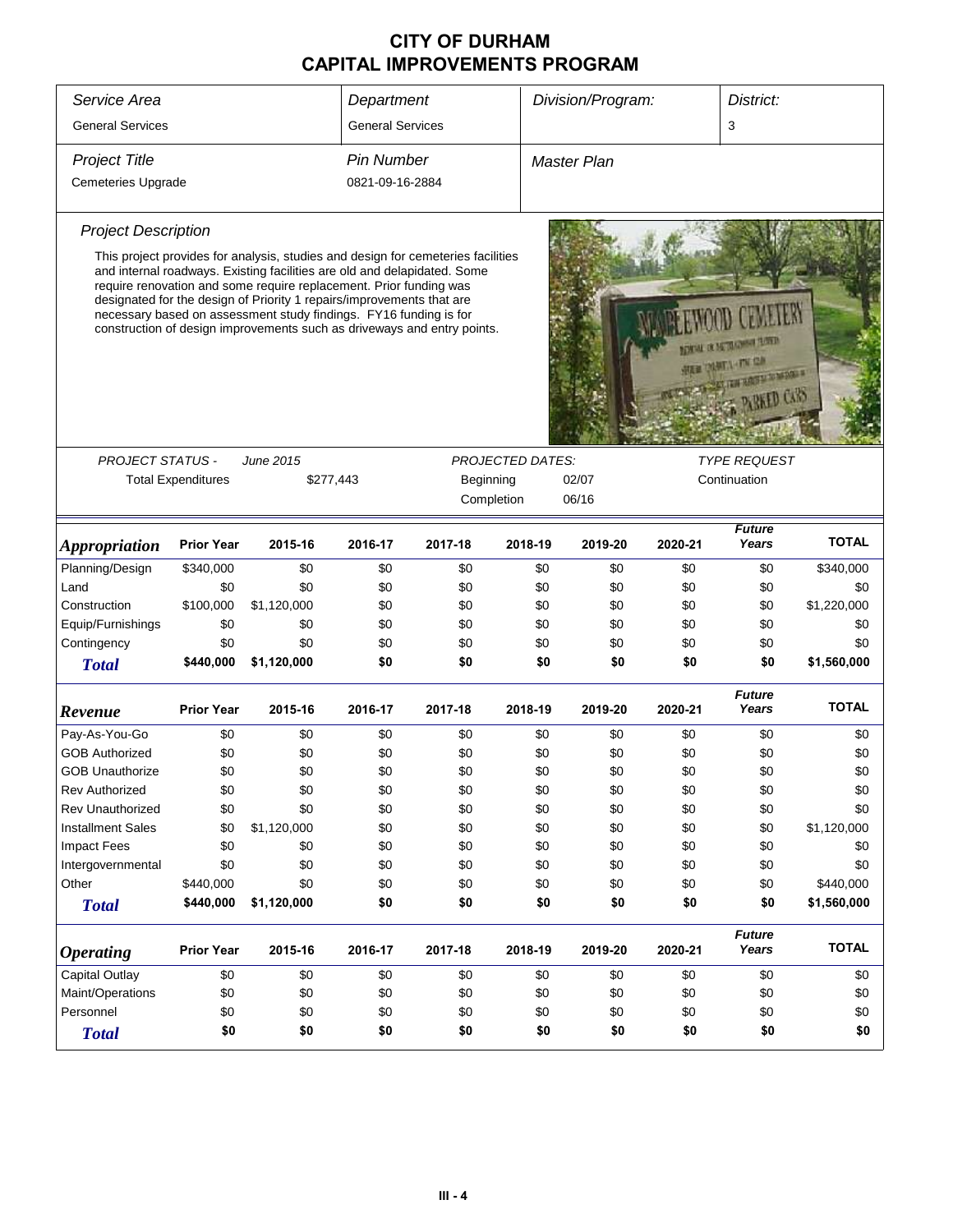| Service Area                          |                                                                                                                                                                                                                                                                                                                                                                                                                                                                                            |             | Department              |           |                         | Division/Program: |         | District:              |              |
|---------------------------------------|--------------------------------------------------------------------------------------------------------------------------------------------------------------------------------------------------------------------------------------------------------------------------------------------------------------------------------------------------------------------------------------------------------------------------------------------------------------------------------------------|-------------|-------------------------|-----------|-------------------------|-------------------|---------|------------------------|--------------|
| <b>General Services</b>               |                                                                                                                                                                                                                                                                                                                                                                                                                                                                                            |             | <b>General Services</b> |           |                         |                   |         | 5                      |              |
| <b>Project Title</b>                  |                                                                                                                                                                                                                                                                                                                                                                                                                                                                                            |             | <b>Pin Number</b>       |           |                         | Master Plan       |         |                        |              |
| City Hall and Annex Building Envelope |                                                                                                                                                                                                                                                                                                                                                                                                                                                                                            |             | 0821-05-97-9539         |           |                         |                   |         |                        |              |
| <b>Project Description</b>            |                                                                                                                                                                                                                                                                                                                                                                                                                                                                                            |             |                         |           |                         |                   |         |                        |              |
| damage.                               | This Building Envelope project will correct condensation issues, replace<br>skylights, relocate ductwork, repair leaking windows, replace exterior window<br>glazing, replace 50% of exterior brick, repair facing panel caulking and repair<br>leaking floor drains. In FY15-16, project has been combined to include<br>replacing slab foundations and plaza toppings in the adjacent Annex building.<br>This investment will protect City Hall/Annex renovation from water infiltration |             |                         |           |                         |                   |         |                        |              |
|                                       |                                                                                                                                                                                                                                                                                                                                                                                                                                                                                            |             |                         |           |                         |                   |         |                        |              |
| <b>PROJECT STATUS -</b>               |                                                                                                                                                                                                                                                                                                                                                                                                                                                                                            | June 2015   |                         |           | <b>PROJECTED DATES:</b> |                   |         | <b>TYPE REQUEST</b>    |              |
|                                       | <b>Total Expenditures</b>                                                                                                                                                                                                                                                                                                                                                                                                                                                                  | \$6,941,682 |                         | Beginning |                         | 04/12             |         | Continuation           |              |
|                                       |                                                                                                                                                                                                                                                                                                                                                                                                                                                                                            |             |                         |           | Completion              | 10/15             |         |                        |              |
| <b>Appropriation</b>                  | <b>Prior Year</b>                                                                                                                                                                                                                                                                                                                                                                                                                                                                          | 2015-16     | 2016-17                 | 2017-18   | 2018-19                 | 2019-20           | 2020-21 | <b>Future</b><br>Years | <b>TOTAL</b> |
| Planning/Design                       | \$836,218                                                                                                                                                                                                                                                                                                                                                                                                                                                                                  | \$0         | \$0                     | \$0       | \$0                     | \$0               | \$0     | \$0                    | \$836,218    |
| Land                                  | \$0                                                                                                                                                                                                                                                                                                                                                                                                                                                                                        | \$0         | \$0                     | \$0       | \$0                     | \$0               | \$0     | \$0                    | \$0          |
| Construction                          | \$5,863,749                                                                                                                                                                                                                                                                                                                                                                                                                                                                                | \$0         | \$0                     | \$0       | \$0                     | \$0               | \$0     | \$0                    | \$5,863,749  |
| Equip/Furnishings                     | \$0                                                                                                                                                                                                                                                                                                                                                                                                                                                                                        | \$0         | \$0                     | \$0       | \$0                     | \$0               | \$0     | \$0                    | \$0          |
| Contingency                           | \$477,500                                                                                                                                                                                                                                                                                                                                                                                                                                                                                  | \$0         | \$0                     | \$0       | \$0                     | \$0               | \$0     | \$0                    | \$477,500    |
| <b>Total</b>                          | \$7,177,467                                                                                                                                                                                                                                                                                                                                                                                                                                                                                | \$0         | \$0                     | \$0       | \$0                     | \$0               | \$0     | \$0                    | \$7,177,467  |
| Revenue                               | Prior Year                                                                                                                                                                                                                                                                                                                                                                                                                                                                                 | 2015-16     | 2016-17                 | 2017-18   | 2018-19                 | 2019-20           | 2020-21 | <b>Future</b><br>Years | <b>TOTAL</b> |
| Pay-As-You-Go                         | \$0                                                                                                                                                                                                                                                                                                                                                                                                                                                                                        | \$0         | \$0                     | \$0       | \$0                     | \$0               | \$0     | \$0                    | \$0          |
| <b>GOB Authorized</b>                 | \$6,015,802                                                                                                                                                                                                                                                                                                                                                                                                                                                                                | \$0         | \$0                     | \$0       | \$0                     | \$0               | \$0     | \$0                    | \$6,015,802  |
| <b>GOB Unauthorize</b>                | \$0                                                                                                                                                                                                                                                                                                                                                                                                                                                                                        | \$0         | \$0                     | \$0       | \$0                     | \$0               | \$0     | \$0                    | \$0          |
| <b>Rev Authorized</b>                 | \$0                                                                                                                                                                                                                                                                                                                                                                                                                                                                                        | \$0         | \$0                     | \$0       | \$0                     | \$0               | \$0     | \$0                    | \$0          |
| <b>Rev Unauthorized</b>               | \$0                                                                                                                                                                                                                                                                                                                                                                                                                                                                                        | \$0         | \$0                     | \$0       | \$0                     | \$0               | \$0     | \$0                    | \$0          |
| <b>Installment Sales</b>              | \$944,902                                                                                                                                                                                                                                                                                                                                                                                                                                                                                  | \$0         | \$0                     | \$0       | \$0                     | \$0               | \$0     | \$0                    | \$944,902    |
| <b>Impact Fees</b>                    | \$0                                                                                                                                                                                                                                                                                                                                                                                                                                                                                        | \$0         | \$0                     | \$0       | \$0                     | \$0               | \$0     | \$0                    | \$0          |
| Intergovernmental                     | \$0                                                                                                                                                                                                                                                                                                                                                                                                                                                                                        | \$0         | \$0                     | \$0       | \$0                     | \$0               | \$0     | \$0                    | \$0          |
| Other                                 | \$216,763                                                                                                                                                                                                                                                                                                                                                                                                                                                                                  | \$0         | \$0                     | \$0       | \$0                     | \$0               | \$0     | \$0                    | \$216,763    |
| Unidentified                          | \$0                                                                                                                                                                                                                                                                                                                                                                                                                                                                                        | \$0         | \$0                     | \$0       | \$0                     | \$0               | \$0     | \$0                    | \$0          |
| <b>Total</b>                          | \$7,177,467                                                                                                                                                                                                                                                                                                                                                                                                                                                                                | \$0         | \$0                     | \$0       | \$0                     | \$0               | \$0     | \$0                    | \$7,177,467  |
| <b>Operating</b>                      | <b>Prior Year</b>                                                                                                                                                                                                                                                                                                                                                                                                                                                                          | 2015-16     | 2016-17                 | 2017-18   | 2018-19                 | 2019-20           | 2020-21 | <b>Future</b><br>Years | <b>TOTAL</b> |
| <b>Capital Outlay</b>                 | \$0                                                                                                                                                                                                                                                                                                                                                                                                                                                                                        | \$0         | \$0                     | \$0       | \$0                     | \$0               | \$0     | \$0                    | \$0          |
| Maint/Operations                      | \$0                                                                                                                                                                                                                                                                                                                                                                                                                                                                                        | \$0         | \$0                     | \$0       | \$0                     | \$0               | \$0     | \$0                    | \$0          |
| Personnel                             | \$0                                                                                                                                                                                                                                                                                                                                                                                                                                                                                        | \$0         | \$0                     | \$0       | \$0                     | \$0               | \$0     | \$0                    | \$0          |
| <b>Total</b>                          | \$0                                                                                                                                                                                                                                                                                                                                                                                                                                                                                        | \$0         | \$0                     | \$0       | \$0                     | \$0               | \$0     | \$0                    | \$0          |
|                                       |                                                                                                                                                                                                                                                                                                                                                                                                                                                                                            |             |                         |           |                         |                   |         |                        |              |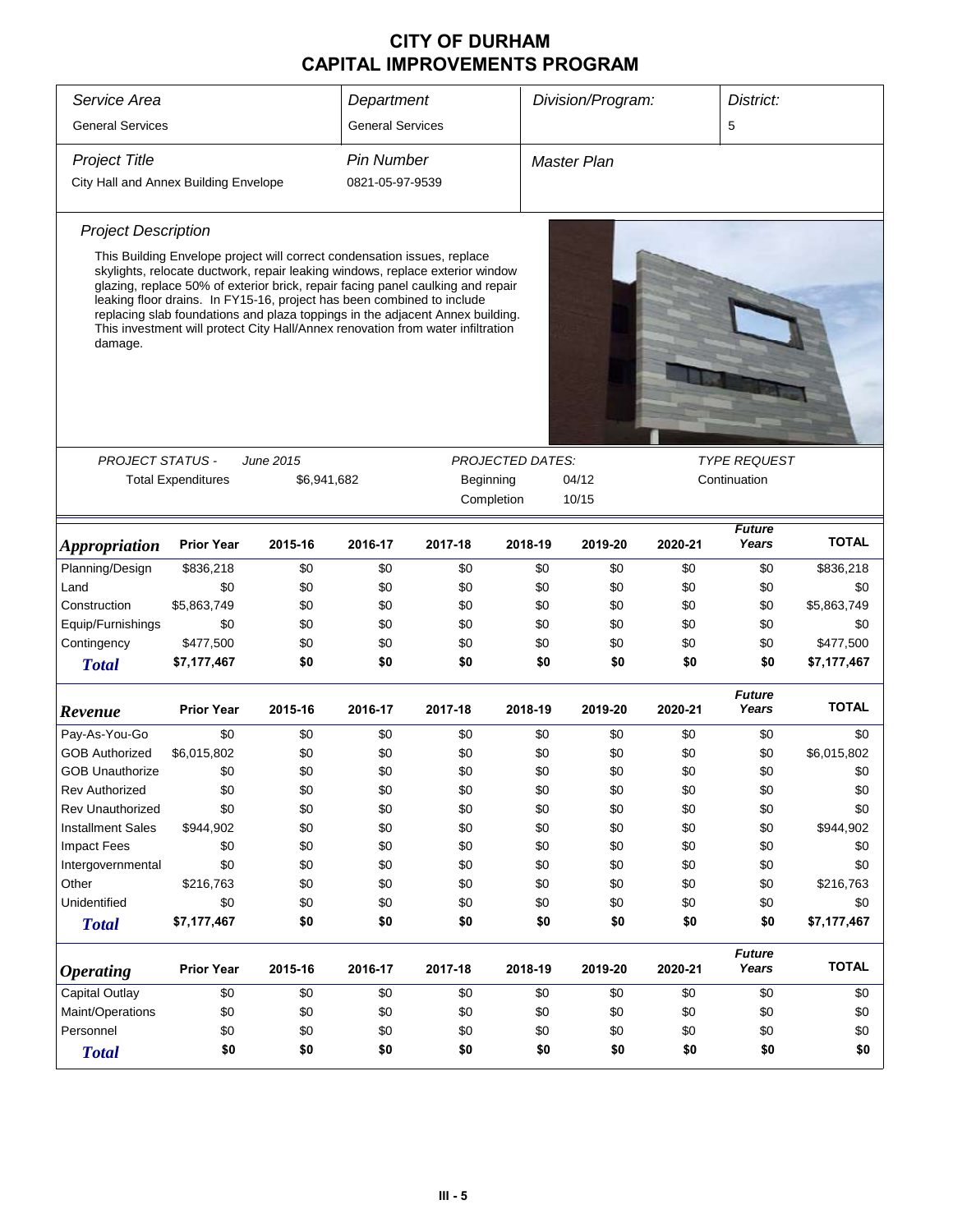| Service Area                       |                                                                     |           | Department              |                                                                                                                                                                                                                                                                                                              |                         | Division/Program: |                     | District:              |              |
|------------------------------------|---------------------------------------------------------------------|-----------|-------------------------|--------------------------------------------------------------------------------------------------------------------------------------------------------------------------------------------------------------------------------------------------------------------------------------------------------------|-------------------------|-------------------|---------------------|------------------------|--------------|
| <b>General Services</b>            |                                                                     |           | <b>General Services</b> |                                                                                                                                                                                                                                                                                                              |                         |                   |                     | 1,2,4                  |              |
| <b>Project Title</b>               |                                                                     |           | <b>Pin Number</b>       |                                                                                                                                                                                                                                                                                                              |                         | Master Plan       |                     |                        |              |
| City-Wide Security Upgrades- Ph. I |                                                                     |           |                         |                                                                                                                                                                                                                                                                                                              |                         |                   |                     |                        |              |
| <b>Project Description</b>         |                                                                     |           |                         |                                                                                                                                                                                                                                                                                                              |                         |                   |                     |                        |              |
| recreation centers.                | Weaver St Rec Center. FY16 funding will allow for an assessment and |           |                         | This project would provide security upgrades at Fleet Admin, Fleet Radio<br>Towers, Fleet Fire Maintenance, DPR Operations, GSD, PWOC, SWM,<br>strategic plan for other city assets such as Recreation Centers and Pools and<br>City Hall. Subsequent year funding is for security upgrades at DPR pools and |                         |                   | Picture<br>vailable |                        |              |
| <b>PROJECT STATUS -</b>            |                                                                     | June 2015 |                         |                                                                                                                                                                                                                                                                                                              | <b>PROJECTED DATES:</b> |                   |                     | <b>TYPE REQUEST</b>    |              |
|                                    | <b>Total Expenditures</b>                                           |           | \$0                     | Beginning                                                                                                                                                                                                                                                                                                    |                         | 07/15             | <b>New</b>          |                        |              |
|                                    |                                                                     |           |                         |                                                                                                                                                                                                                                                                                                              | Completion              | 06/16             |                     |                        |              |
| <b>Appropriation</b>               | <b>Prior Year</b>                                                   | 2015-16   | 2016-17                 | 2017-18                                                                                                                                                                                                                                                                                                      | 2018-19                 | 2019-20           | 2020-21             | <b>Future</b><br>Years | <b>TOTAL</b> |
| Planning/Design                    | \$0                                                                 | \$100,000 | \$0                     | \$0                                                                                                                                                                                                                                                                                                          | \$0                     | \$0               | \$0                 | \$0                    | \$100,000    |
| Construction                       | \$0                                                                 | \$443,000 | \$309,000               | \$318,270                                                                                                                                                                                                                                                                                                    | \$0                     | \$0               | \$0                 | \$0                    | \$1,070,270  |
| <b>Total</b>                       | \$0                                                                 | \$543,000 | \$309,000               | \$318,270                                                                                                                                                                                                                                                                                                    | \$0                     | \$0               | \$0                 | \$0                    | \$1,170,270  |
| Revenue                            | <b>Prior Year</b>                                                   | 2015-16   | 2016-17                 | 2017-18                                                                                                                                                                                                                                                                                                      | 2018-19                 | 2019-20           | 2020-21             | <b>Future</b><br>Years | <b>TOTAL</b> |
| <b>Installment Sales</b>           | \$0                                                                 | \$543,000 | \$309,000               | \$318,270                                                                                                                                                                                                                                                                                                    | \$0                     | \$0               | \$0                 | \$0                    | \$1,170,270  |
| <b>Total</b>                       | \$0                                                                 | \$543,000 | \$309,000               | \$318,270                                                                                                                                                                                                                                                                                                    | \$0                     | \$0               | \$0                 | \$0                    | \$1,170,270  |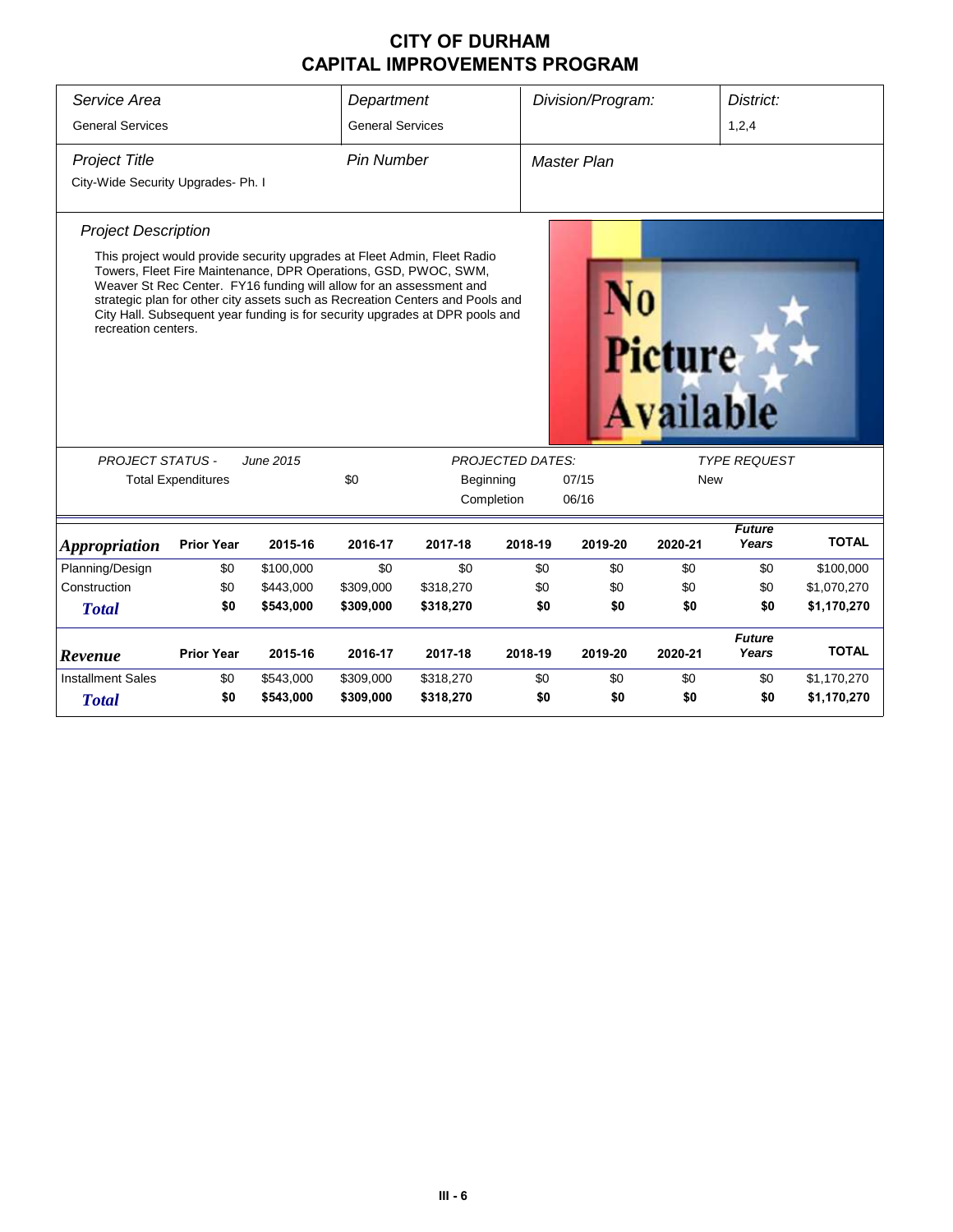| Service Area                                       | <b>General Services</b>   |                                                                                                                                                               |                         | Department |                         | Division/Program:                            |         | District:              |              |
|----------------------------------------------------|---------------------------|---------------------------------------------------------------------------------------------------------------------------------------------------------------|-------------------------|------------|-------------------------|----------------------------------------------|---------|------------------------|--------------|
|                                                    |                           |                                                                                                                                                               | <b>General Services</b> |            |                         | <b>Energy Management</b>                     |         | All                    |              |
| <b>Project Title</b>                               |                           |                                                                                                                                                               | <b>Pin Number</b>       |            |                         | <b>Master Plan</b>                           |         |                        |              |
| <b>Energy Management</b>                           |                           |                                                                                                                                                               | 0822-14-34-0100         |            |                         | General Services Departmental Strategic Plan |         |                        |              |
| <b>Project Description</b><br>and Fire Station #2. |                           | Phases I & II will reduce electric and natural gas costs through HVAC and<br>lighting improvements at City Hall, General Services, Fleet, Fire Administration |                         |            |                         |                                              |         |                        |              |
|                                                    |                           | FY16 \$500,000 request for construction dollars for lighting and HVAC<br>improvements on the 3rd floor East and 4th floor wings of City Hall.                 |                         |            |                         |                                              | G       |                        |              |
| <b>PROJECT STATUS -</b>                            |                           | June 2015                                                                                                                                                     |                         |            | <b>PROJECTED DATES:</b> |                                              |         | <b>TYPE REQUEST</b>    |              |
|                                                    | <b>Total Expenditures</b> | \$662,385                                                                                                                                                     |                         |            | Beginning               | 07/13                                        |         | Continuation           |              |
|                                                    |                           |                                                                                                                                                               |                         |            | Completion              | 12/16                                        |         |                        |              |
| <i><b>Appropriation</b></i>                        | <b>Prior Year</b>         | 2015-16                                                                                                                                                       | 2016-17                 | 2017-18    | 2018-19                 | 2019-20                                      | 2020-21 | <b>Future</b><br>Years | <b>TOTAL</b> |
| Planning/Design                                    | \$141,146                 | \$0                                                                                                                                                           | \$0                     | \$0        | \$0                     | \$0                                          | \$0     | \$0                    | \$141,146    |
| Construction                                       | \$1,020,895               | \$500,000                                                                                                                                                     | \$0                     | \$0        | \$0                     | \$0                                          | \$0     | \$0                    | \$1,520,895  |
| Contingency                                        | \$85,449                  | \$0                                                                                                                                                           | \$0                     | \$0        | \$0                     | \$0                                          | \$0     | \$0                    | \$85,449     |
| <b>Total</b>                                       | \$1,247,490               | \$500,000                                                                                                                                                     | \$0                     | \$0        | \$0                     | \$0                                          | \$0     | \$0                    | \$1,747,490  |
| Revenue                                            | <b>Prior Year</b>         | 2015-16                                                                                                                                                       | 2016-17                 | 2017-18    | 2018-19                 | 2019-20                                      | 2020-21 | <b>Future</b><br>Years | <b>TOTAL</b> |
| <b>Installment Sales</b>                           | \$0                       | \$500,000                                                                                                                                                     | \$0                     | \$0        | \$0                     | \$0                                          | \$0     | \$0                    | \$500,000    |
| Other                                              | \$1,247,490               | \$0                                                                                                                                                           | \$0                     | \$0        | \$0                     | \$0                                          | \$0     | \$0                    | \$1,247,490  |
| Unidentified                                       | \$0                       | \$0                                                                                                                                                           | \$0                     | \$0        | \$0                     | \$0                                          | \$0     | \$0                    | \$0          |
| <b>Total</b>                                       | \$1,247,490               | \$500,000                                                                                                                                                     | \$0                     | \$0        | \$0                     | \$0                                          | \$0     | \$0                    | \$1,747,490  |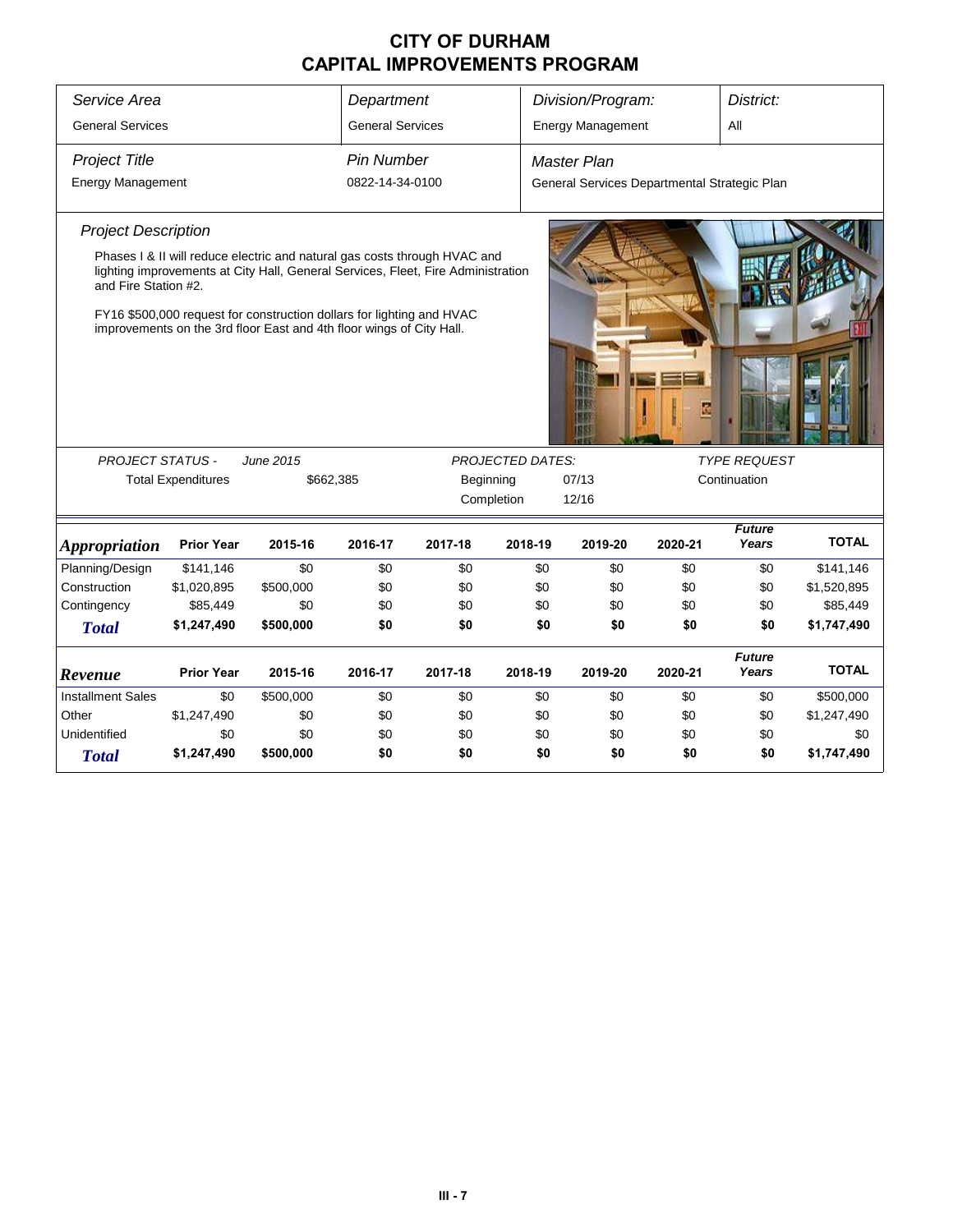| Service Area                                       |                           |                                                                                                                                                                                                                                    | Department              |         |                         | Division/Program:              |                                    | District:              |              |  |  |  |
|----------------------------------------------------|---------------------------|------------------------------------------------------------------------------------------------------------------------------------------------------------------------------------------------------------------------------------|-------------------------|---------|-------------------------|--------------------------------|------------------------------------|------------------------|--------------|--|--|--|
| <b>General Services</b>                            |                           |                                                                                                                                                                                                                                    | <b>General Services</b> |         |                         | Facilities and Operations Mana |                                    | 1,2                    |              |  |  |  |
| <b>Project Title</b>                               |                           |                                                                                                                                                                                                                                    | <b>Pin Number</b>       |         |                         | Master Plan                    |                                    |                        |              |  |  |  |
| Facilities and Operations Staff Fall<br>Protection |                           |                                                                                                                                                                                                                                    |                         |         |                         |                                |                                    |                        |              |  |  |  |
| <b>Project Description</b>                         |                           |                                                                                                                                                                                                                                    |                         |         |                         |                                |                                    |                        |              |  |  |  |
|                                                    |                           | FY16 funds a critical need for fall protection for General Services Facilities and<br>Operations staff. General Services staff need protective equipment to protect<br>safety while conducting periodic inspections of city roofs. |                         |         |                         |                                | <b>Picture</b><br><b>Available</b> |                        |              |  |  |  |
| <b>PROJECT STATUS -</b>                            |                           | June 2015                                                                                                                                                                                                                          |                         |         | <b>PROJECTED DATES:</b> |                                |                                    | <b>TYPE REQUEST</b>    |              |  |  |  |
|                                                    | <b>Total Expenditures</b> |                                                                                                                                                                                                                                    | \$0                     |         | Beginning               | 07/15                          | <b>New</b>                         |                        |              |  |  |  |
|                                                    |                           |                                                                                                                                                                                                                                    |                         |         | Completion              | 06/16                          |                                    |                        |              |  |  |  |
| <b>Appropriation</b>                               | <b>Prior Year</b>         | 2015-16                                                                                                                                                                                                                            | 2016-17                 | 2017-18 | 2018-19                 | 2019-20                        | 2020-21                            | <b>Future</b><br>Years | <b>TOTAL</b> |  |  |  |
| Construction                                       | \$0                       | \$124,000                                                                                                                                                                                                                          | \$0                     | \$0     | \$0                     | \$0                            | \$0                                | \$0                    | \$124,000    |  |  |  |
| <b>Total</b>                                       | \$0                       | \$124,000                                                                                                                                                                                                                          | \$0                     | \$0     | \$0                     | \$0                            | \$0                                | \$0                    | \$124,000    |  |  |  |
| Revenue                                            | <b>Prior Year</b>         | 2015-16                                                                                                                                                                                                                            | 2016-17                 | 2017-18 | 2018-19                 | 2019-20                        | 2020-21                            | <b>Future</b><br>Years | <b>TOTAL</b> |  |  |  |
| <b>Installment Sales</b>                           | \$0                       | \$124,000                                                                                                                                                                                                                          | \$0                     | \$0     | \$0                     | \$0                            | \$0                                | \$0                    | \$124,000    |  |  |  |
| <b>Total</b>                                       | \$0                       | \$124,000                                                                                                                                                                                                                          | \$0                     | \$0     | \$0                     | \$0                            | \$0                                | \$0                    | \$124,000    |  |  |  |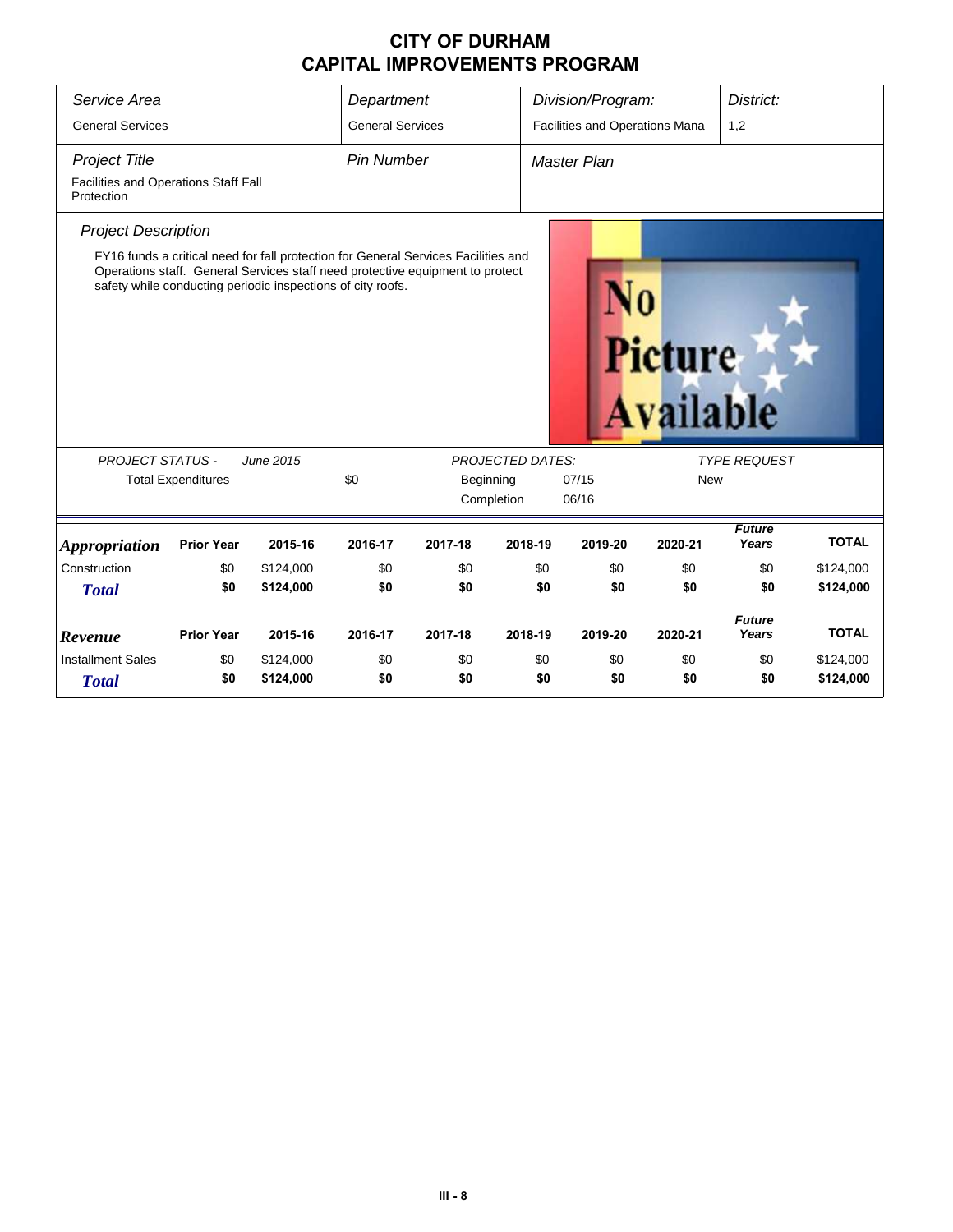| Service Area                       |                           |                                                                                                                                        | Department        |           | Division/Program:<br>District: |                      |         |                     |                |
|------------------------------------|---------------------------|----------------------------------------------------------------------------------------------------------------------------------------|-------------------|-----------|--------------------------------|----------------------|---------|---------------------|----------------|
| <b>General Services</b>            |                           |                                                                                                                                        | Fleet             |           |                                |                      |         | All                 |                |
| <b>Project Title</b>               |                           |                                                                                                                                        | <b>Pin Number</b> |           |                                | Master Plan          |         |                     |                |
| <b>General Fund Fleet Vehicles</b> |                           |                                                                                                                                        |                   |           |                                |                      |         |                     |                |
|                                    |                           |                                                                                                                                        |                   |           |                                |                      |         |                     |                |
| <b>Project Description</b>         |                           |                                                                                                                                        |                   |           |                                |                      |         |                     |                |
|                                    |                           | This project is for the financing of fleet vehicles for all general fund<br>departments. Majority of replacements are police vehicles. |                   |           |                                | 222<br><b>QURHAM</b> |         |                     | G<br>Emergency |
|                                    |                           |                                                                                                                                        |                   |           |                                |                      |         |                     |                |
|                                    |                           |                                                                                                                                        |                   |           |                                |                      |         |                     |                |
|                                    |                           |                                                                                                                                        |                   |           |                                |                      |         |                     |                |
|                                    |                           |                                                                                                                                        |                   |           |                                |                      |         |                     |                |
|                                    |                           |                                                                                                                                        |                   |           |                                |                      |         |                     |                |
| <b>PROJECT STATUS -</b>            |                           | June 2015                                                                                                                              |                   |           | PROJECTED DATES:               |                      |         | <b>TYPE REQUEST</b> |                |
|                                    | <b>Total Expenditures</b> | \$5,995,327                                                                                                                            |                   | Beginning |                                | 10/11                |         | Continuation        |                |
|                                    | Completion                |                                                                                                                                        |                   |           |                                | 03/24                |         |                     |                |
|                                    |                           |                                                                                                                                        |                   |           |                                |                      |         |                     |                |
|                                    |                           |                                                                                                                                        |                   |           |                                |                      |         | <b>Future</b>       |                |
| <b>Appropriation</b>               | <b>Prior Year</b>         | 2015-16                                                                                                                                | 2016-17           | 2017-18   | 2018-19                        | 2019-20              | 2020-21 | Years               | <b>TOTAL</b>   |
| Planning/Design                    | \$0                       | \$0                                                                                                                                    | \$0               | \$0       | \$0                            | \$0                  | \$0     | \$0                 | \$0            |
| Land                               | \$0                       | \$0                                                                                                                                    | \$0               | \$0       | \$0                            | \$0                  | \$0     | \$0                 | \$0            |
| Construction                       | 10,788,112                | \$3,000,000                                                                                                                            | \$0               | \$0       | \$0                            | \$0                  | \$0     | \$0                 | 13,788,112     |
| Equip/Furnishings                  | \$0                       | \$0                                                                                                                                    | \$0               | \$0       | \$0                            | \$0                  | \$0     | \$0                 | \$0            |
| Contingency                        | \$0                       | \$0                                                                                                                                    | \$0               | \$0       | \$0                            | \$0                  | \$0     | \$0                 | \$0            |
| <b>Total</b>                       | \$10,788,112              | \$3,000,000                                                                                                                            | \$0               | \$0       | \$0                            | \$0                  | \$0     | \$0                 | \$13,788,112   |
|                                    |                           |                                                                                                                                        |                   |           |                                |                      |         | <b>Future</b>       |                |
| Revenue                            | <b>Prior Year</b>         | 2015-16                                                                                                                                | 2016-17           | 2017-18   | 2018-19                        | 2019-20              | 2020-21 | Years               | <b>TOTAL</b>   |
| Pay-As-You-Go                      | \$0                       | \$0                                                                                                                                    | \$0               | \$0       | \$0                            | \$0                  | \$0     | \$0                 | \$0            |
| <b>GOB Authorized</b>              | \$0                       | \$0                                                                                                                                    | \$0               | \$0       | \$0                            | \$0                  | \$0     | \$0                 | \$0            |
| <b>GOB Unauthorize</b>             | \$0                       | \$0                                                                                                                                    | \$0               | \$0       | \$0                            | \$0                  | \$0     | \$0                 | \$0            |
| Rev Authorized                     | \$0                       | \$0                                                                                                                                    | \$0               | \$0       | \$0                            | \$0                  | \$0     | \$0                 | \$0            |
| <b>Rev Unauthorized</b>            | \$0                       | \$0                                                                                                                                    | \$0               | \$0       | \$0                            | \$0                  | \$0     | \$0                 | \$0            |
| <b>Installment Sales</b>           | \$0                       | \$0                                                                                                                                    | \$0               | \$0       | \$0                            | \$0                  | \$0     | \$0                 | \$0            |
| Impact Fees                        | \$0                       | \$0                                                                                                                                    | \$0               | \$0       | \$0                            | \$0                  | \$0     | \$0                 | \$0            |
| Intergovernmental                  | \$0                       | \$0                                                                                                                                    | \$0               | \$0       | \$0                            | \$0                  | \$0     | \$0                 | \$0            |
| Other                              | 10,788,112                | \$3,000,000                                                                                                                            | \$0               | \$0       | \$0                            | \$0                  | \$0     | \$0                 | 13,788,112     |
| Unidentified                       | \$0                       | \$0                                                                                                                                    | \$0               | \$0       | \$0                            | \$0                  | \$0     | \$0                 | \$0            |